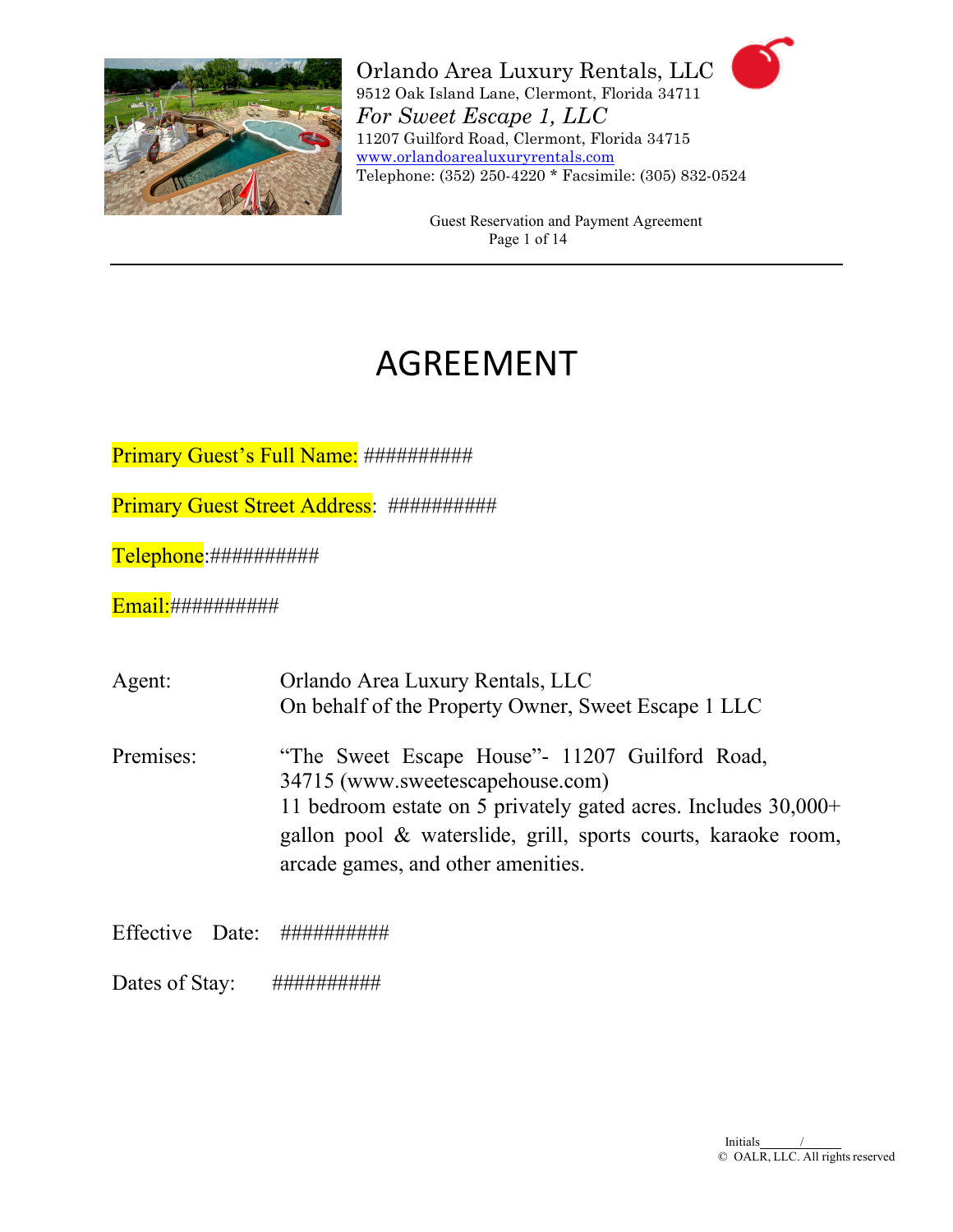

> Guest Reservation and Payment Agreement Page 2 of 14

Avg. Rate per Night \$ ########## Applicable Tax  $\# \# \%$ One-Time Cleaning Fee \$ ########## Amenities Fee \$ ##########

## **TOTAL RESERVATION AMOUNT:**  $\qquad \qquad$  \$ ############

# PAYMENT SCHEDULE

## **Payments:**

Deposit (30% of total) is due at signing via online check, credit card, Zelle payment to 352-250-4220, wire transfer, Paypal or direct deposit at a Bank of America branch.

| $30\%$ Due Now:                               | \$##########     |
|-----------------------------------------------|------------------|
| Balance Due 60 Calendar Days Before Check-In: | $$$ ############ |
| <b>Refundable Security Deposit:</b>           | \$1,500.00       |

(Security deposit is not due until 14 days calendar prior to arrival. Can be paid by online check **OR** just put as hold/credit card auth. on Visa/MC/Amex/Disc at that time)

*The Security Deposit is fully-refundable. Security Deposit will be returned to Guest(s) within twenty-one (21) days of departure minus any damages/incidentals, but will usually be returned within just 5 days. Most guests choose to just have a \$1500 "hold" placed on a credit card and then that hold is removed (minus any damages) after checkout. It's similar to checking into a hotel or renting a car and leaving a pre-authorized card on-file during your stay.*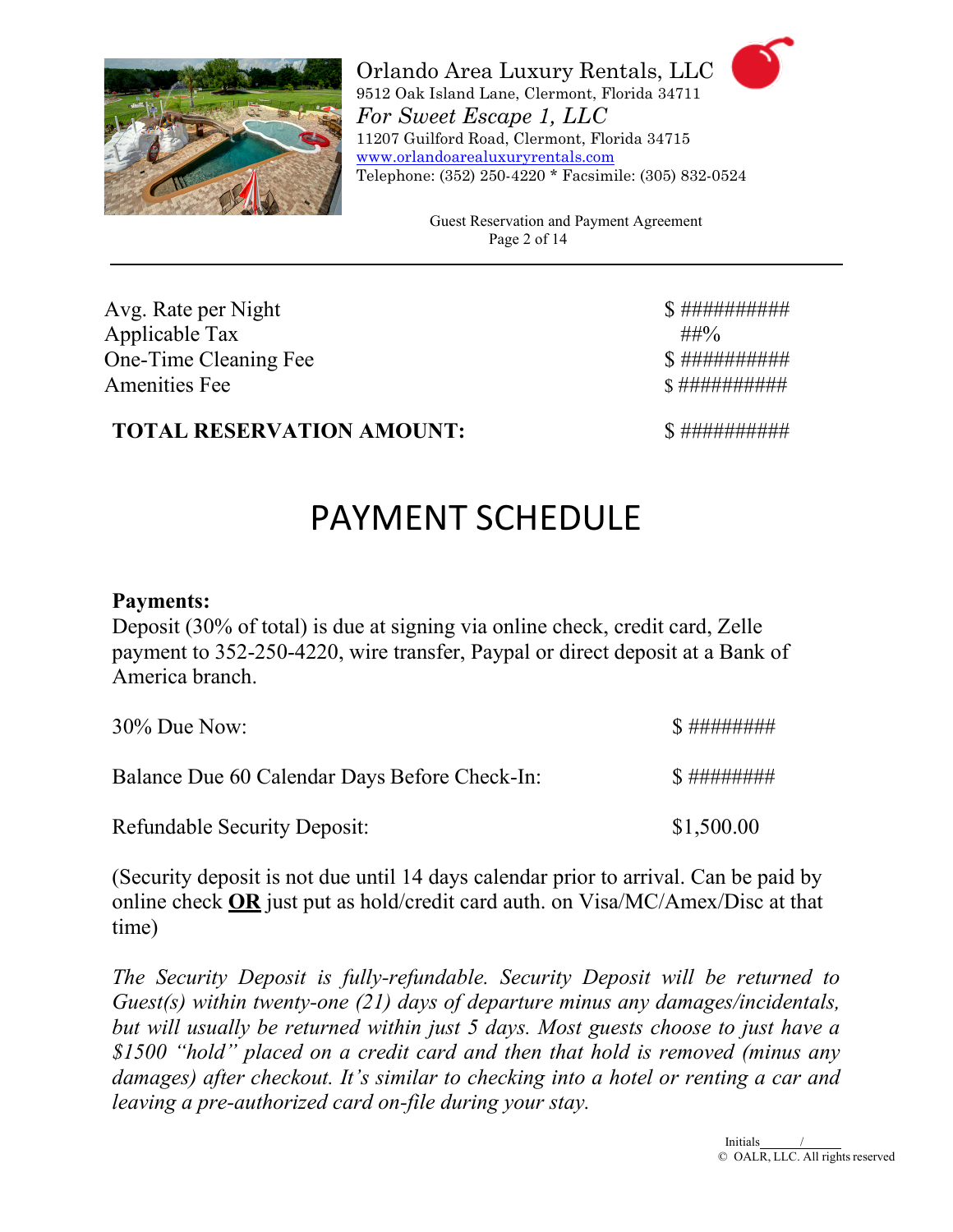

> Guest Reservation and Payment Agreement Page 3 of 14

## AGREEMENT

**1. OCCUPANCY GUEST AGREEMENT TO USE PRIVATE VACATION RENTAL EXCLUSIVELY FOR CERTAIN DATES (WITHOUT MEALS PROVIDED).**  This Occupancy Guest Agreement ("Agreement") is dated as of the Effective Date hereof and is entered into by and between Agent and Guest. Agent hereby provides a booking service to Guest, and Guest hereby books through Agent, the Premises. The term of this Agreement shall extend for the Dates of Stay commencing as of the Check-In Time and expiring as of the Check-Out Time, provided that Agent, Orlando Area Luxury Rentals LLC, and the property owner (Owner) may evict Guest immediately for breach of this Agreement. The information contained on the "Summary Page" cover sheet attached hereto is incorporated by this reference.

**2. FEES.** Simultaneously with Guest signing this rental agreement, Guest shall deliver to Agent full payment of the Total Deposit Amount for the Dates of Stay (the "First Payment") (\*AMENDED TO AMOUNT SPECIFIED PREVIOUSLY). Guest shall deliver to Agent the balance of the Total Amount for the Dates of Stay (the "Final Payment") at least 60 calendar days before check in. All payments made to Agent shall be made by credit card, Paypal, Zelle, direct deposit, personal check, cashier's check, or wire transfer. Guest understands that the Total Amount shall include the daily rate and general excise and transient accommodations taxes due on such daily rate. Agent shall not be obligated to pay interest on the payments made by Guest under this Section.

**3. SECURITY DEPOSIT.** When final balance payment is made, Guest shall deliver to Agent the Security Deposit in the form of an online check, paper check, credit card payment, PayPal payment, Zelle payment, direct bank deposit, or wire transfer. Agent shall not be obligated to pay interest on any portion of the Security Deposit to Guest, whether or not interest accrues as to the funds. Agent will hold the Security Deposit for the full and timely performance by Guest of Guest's obligations under this Agreement, including, without limitation, payment of the agreed upon fee, incidental charges, repairs to the Premises after surrender, and any other charges payable by Guest under this Agreement. The Security Deposit shall be returned to Guest within twenty-one (21) days after departure, less any deduction(s), together with an invoice of all deductions. In the extremely unlikely event that damages exceed the amount of the security deposit, Guest is liable for the difference. If a credit card was used for payment, Owner may charge said difference to the card otherwise the balance is due within 15 calendar days of invoicing.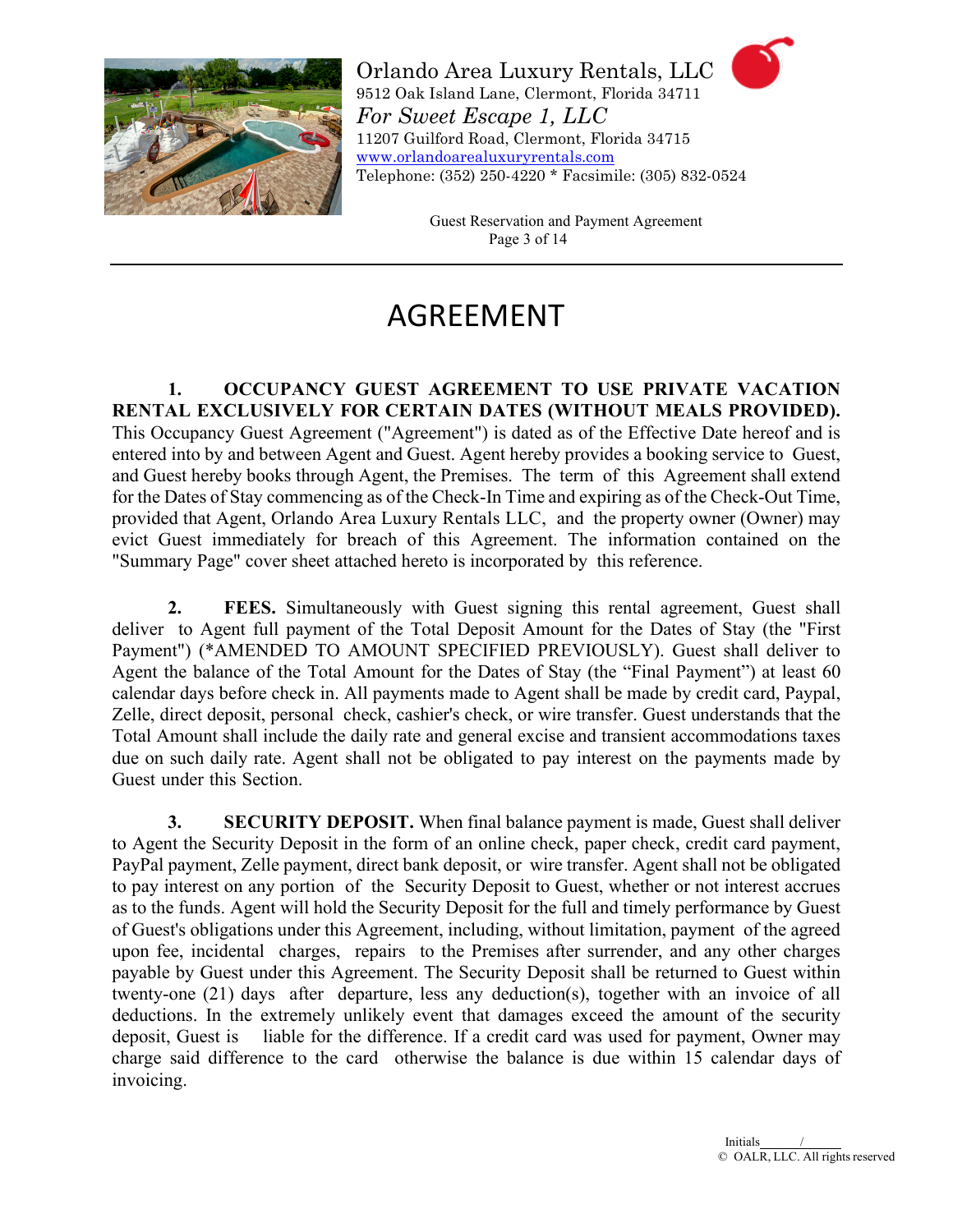

> Guest Reservation and Payment Agreement Page 4 of 14

### **4. CANCELATION POLICY & CHARGES.**

**i**. In the event of early termination for non-payment or if Guest cancels the booking less than 120 days prior to their scheduled arrival, Guest will forfeit the deposit and any Reservation Payments made toward the balance. If Guest cancels the booking 120 or more days prior to their scheduled arrival, then their entire deposit and any other monies paid minus a \$285 cancellation fee and any credit card or Paypal fees, will be returned within 30 business days.

**ii.** Guest acknowledges that the SWEET ESCAPE is a private home and that it is unlikely but conceivable that circumstances may arise where the Owner determines it is necessary to cancel this Reservation Agreement. This may occur, for example, if the Guest gives any indication that they will be using the home in a manner that violates the terms of this agreement. Owner may cancel this Agreement by refunding Guest's money paid through that date, without penalty. Guest agrees that the only recourse it has in the event Owner cancels per this paragraph is a return of any monies actually paid to Agent for the reservation.

**5. Weather and Aesthetics.** Both Agent and Guest acknowledge that the Property is subject to weather and climate conditions beyond the control of Agent and that Guest may experience dissatisfaction with the weather or climate, neither of which will result in any refund or credit.

#### **6. UTILITIES; SERVICES.**

**i. Maid or Cleaning Services.** Daily maid or cleaning services are not included in the total payment amount but are available for an additional fee.

**ii. Special Services.** The total payment amount does not include, nor shall Agent be obligated to provide, baggage handling, gratuities, car rental, catering, food, liquor, laundry, personal items, or any taxes applicable to rates and/or services provided to Guest. Agent, at its option and upon Guest's request, may agree to arrange for certain special services on Guest's behalf, provided that Guest shall contact Agent at least two (2) weeks prior to the Check-In Time to request any such special services; in addition to any costs charged by the provider of any such special services, Guest shall pay Agent the hourly Concierge Fee of thirty five dollars (\$35.00) for each hour (or portion thereof) during which Agent arranges any such special services.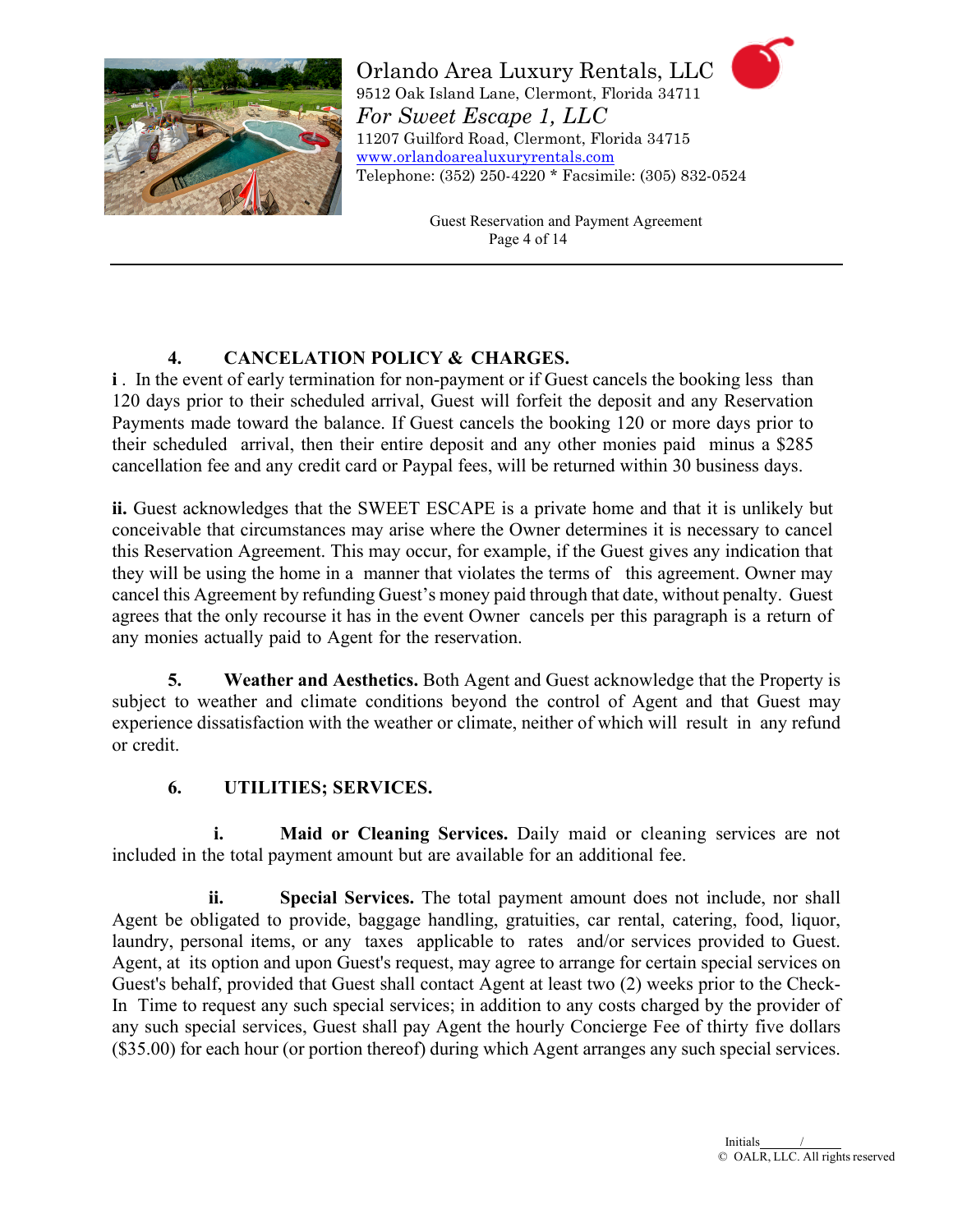

> Guest Reservation and Payment Agreement Page 5 of 14

iii. **i.** Pool and/or Spa Heat. Unless specifically stated in this Agreement, pool or spa heating is not included in the Reservation Rates. It can be optionally added for a rate of \$45/day. Note that heating the pool requires turning the units at least 1 full day prior to checkin so a 4 night stay will be billed for 5 days of pool heat.

#### **7. USE OF PREMISES.**

#### **i. General.** Guest understands that the Premises shall be used as a private dwelling

with the only visitors, guests, or invitees to the Property being the Guest(s) listed in the Summary Page. Guest is reserving the Premises for the sole purpose of having fun, being happy, and enjoying the Owner's home while on vacation and for no other purposes (including, without limitation, there shall be no commercial activities (i.e. large scale concerts, for- profit events, etc;) conducted on the Premises) without Agent's prior written consent, which consent Agent may withhold in Agent's sole and absolute discretion. In no event may Guest hold any large-scale events or large-scale social gatherings on the property ("social gatherings" refers to the inviting of significant numbers of day guests for events including, without limitation, cocktail parties, BBQ, weddings or other receptions), without the prior written consent of Agent, which consent may be withheld in Agent's sole and absolute discretion. A "large-scale event" is any gathering of more than 55 people on site at once. If Guest is granted permission to hold a social gathering in the Premises, Guest must sign a separate Event Addendum per gathering and an event fee will be collected by Owner. Guest shall not hire any outside vendors to perform work on site without having them provide Certificates of Insurance and without the approval of the Agent. A list of pre-approved vendors can be found at [www.orlandoarealuxuryrentals.com/vendors.pdf](http://www.orlandoarealuxuryrentals.com/vendors.pdf)

**ii. Guests intending to have more than 55 guests on site during any given day** must sign an Event Addendum per gathering. If Guest conducts a social gathering/party anywhere on the property, **in excess of 55 guests** without written consent, the fine shall be the Agent's stated/advertised "event fee" rate for one (1) day plus an additional \$750.00.

**iii. Equipment.** If the air conditioning, pool, Jacuzzi, BBQ, or any other device or equipment become inoperable or hazardous during Guest's stay, Guest will immediately notify Agent who will make immediate and reasonable efforts to repair the damage or remedy the hazardous conditions, but such damage or condition will not justify a full or partial refund at any time nor will such a refund be provided.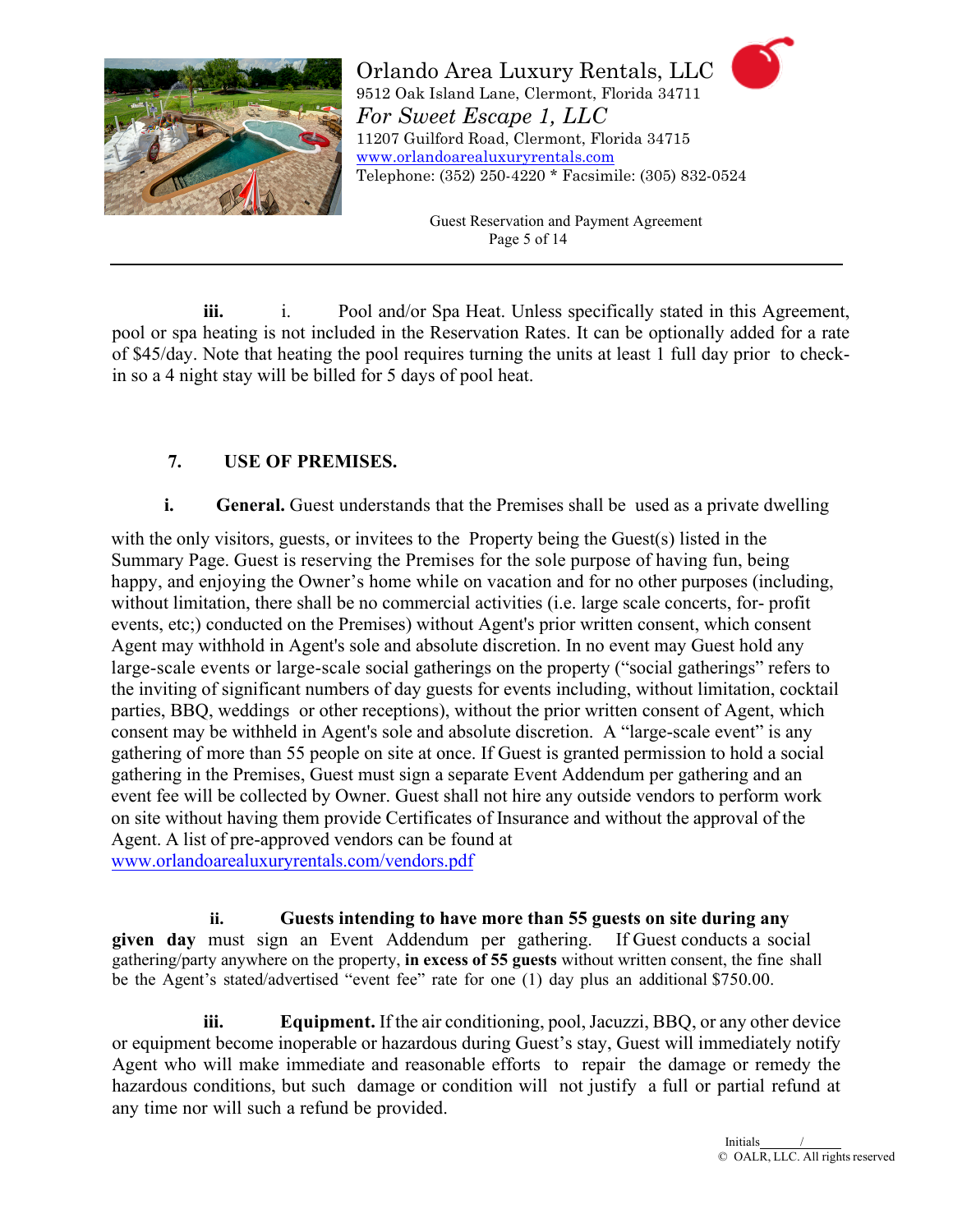

> Guest Reservation and Payment Agreement Page 6 of 14

**iv. Compliance with Laws; Nuisance; Noise; Dangerous Substances**. Guest (and all guests of Guest) shall comply with all laws and requirements of all city, county, state and federal authorities now or later in force pertaining to the use of the Premises, including, without limitation, those laws relating to nuisance, noise, controlled substances, and public safety. Guest (and Guest's guests) shall not create a nuisance on the Premises or otherwise disturb any neighbors or other persons or property in the vicinity of the Premises or engage in or permit any illegal activities to occur on the Premises. Guest (and Guest's guests) shall not bring on to the Premises any explosives or other hazardous or inherently dangerous material.

**v. Check In; Check Out.** Check In is at 4:00 p.m. on the above listed arrival date. Guest must present a valid photo ID at check-in. If Guest balance and/or security deposit was paid by credit card, then that same credit card must be present along with a valid Government-issued ID matching the credit card at check-in (i.e. a driver's license). Guest will be contacted 1-2 days prior to arrival to arrange to meet on site for a brief check-in and walkthrough/tour. In some cases, it may not be possible for the Agent to meet the Guest on site at a requested time. In such instances, Agent will arrange to stop by within 24 hours of the Guest's arrival to greet them and to provide personal assistance within reason. If an arrival/check-in greeting is arranged and guest shows up more than 30 minutes late but has not contacted the Agent in advance to let them know and/or to reschedule, the standard concierge rate will be billed for waiting time. It is imperative that the property be vacant long enough to prepare for each new Guest. Therefore, Guest must check out by 10:00am on the above listed departure date. Guest can, however, request a late Check out or an early Check-in for an additional \$85.00 per hour or portion of the hour for late Check out. In the event that an **unauthorized** late Checkout causes a delay checking in the next incoming Guest, the Lake Checkout fee will be tripled.

**vi. Pets**. Guest is permitted to bring approved pets to the Premises for the duration of Guest's stay for a fee of \$49 per pet per day. Guest must discuss with Owner the specific type and quantity of pets they intend to bring and Owner must approve. Owner will provide a large room pets can stay in and roam freely. Pets may also roam the grounds freely. Pets may not roam on carpeted areas. Guest is responsible for cleaning up after pets. Guest is solely responsible and hereby waives any liability by Owner or Agent for the safety, health, and/or wellbeing of any animals brought to the Premises. Further, Guest hereby warrants that Guest shall be solely responsible for any damages, injury, or death caused by Guest's pet(s) and agrees that Guest shall indemnify and hold Owner and Agent harmless from any damage, injury, or death arising out of or related to Guest's decision to bring an animal to the Premises.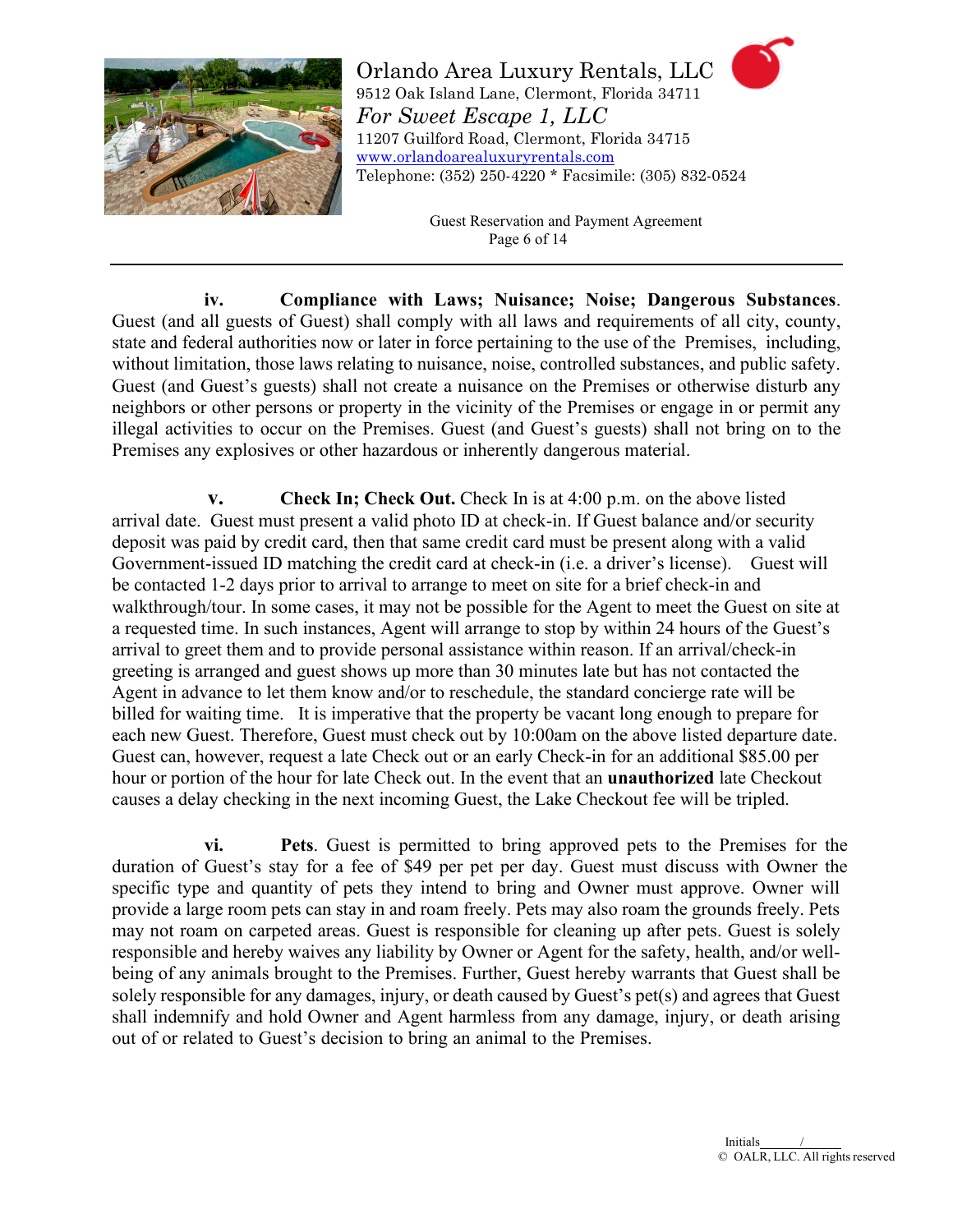

> Guest Reservation and Payment Agreement Page 7 of 14

#### **8. CONDITION OF PREMISES.**

i. **Condition of Premises.** At all times, Guest shall occupy and use the Premises and its equipment, appliances, furniture, fixtures, and furnishings in a manner which ensures that they remain in good working order and repair. Guest will immediately notify Agent of a fire, water leak, broken appliance, equipment, furniture, or furnishing that is not in good working order or of any other damage to the Property, and Agent will then make immediate and reasonable efforts to repair the damage or remedy the hazardous conditions, but such damage or condition will not justify a full or partial refund at any time nor will any such refund be provided to Guest unless Agent, in Agent's sole discretion, elects to issue such a refund. Any and all repairs and/or maintenance to the Premises shall be completed by Agent or Owner. Guest shall be responsible for any and all damages caused by Guest and/or Guest's family, invitees, and/or guests. Guest shall not commit or allow any person to commit any act resulting in the destruction, defacement, damage, impairment, or removal of any part of the Premises, including, without limitation, furniture, fixtures, and furnishings.

ii. **Damage; Surrender.** Guest shall surrender the Premises at termination of this Agreement, in as good condition as received, normal wear and tear excepted. In addition, to the extent that Guest does not return to Agent or Owner's agent all keys and gate and garage door openers, Guest shall pay to Agent any and all costs incurred by Owner to replace each key and/or lock, gate and/or garage door opener which Guest fails to return as part of surrendering the Premises.

**9. ENTRY.** Agent and/or Owner's agent shall have the right to enter the Premises for the purposes of scheduled required maintenance, inspection, making necessary repairs and/or to secure the Premises, provided that Agent or Owner's agent contacts Guest via telephone prior to entering the Premises. In the case of an emergency or Guest's abandonment or surrender of the Premises, Agent or Owner's agent may enter the Premises at any time without obtaining Guest's prior consent. Under normal circumstances, Owner must first contact Guest and get their approval to enter the premises at an agreed upon time/date.

**10. NO OWNER OR AGENT LIABILITY; INDEMNIFICATION.** Guest acknowledges and agrees that Guest will be using the Premises and any other amenities, whether on or off the Premises, at Guest's sole risk. Notwithstanding the presence of an alarm or other security system on the Premises (if any), in no event shall Agent or Owner be liable for any damage or injury to Guest or any other person, or to any property, occurring in or around the Premises (including, without limitation, as the result of any criminal activity, negligence, casualty,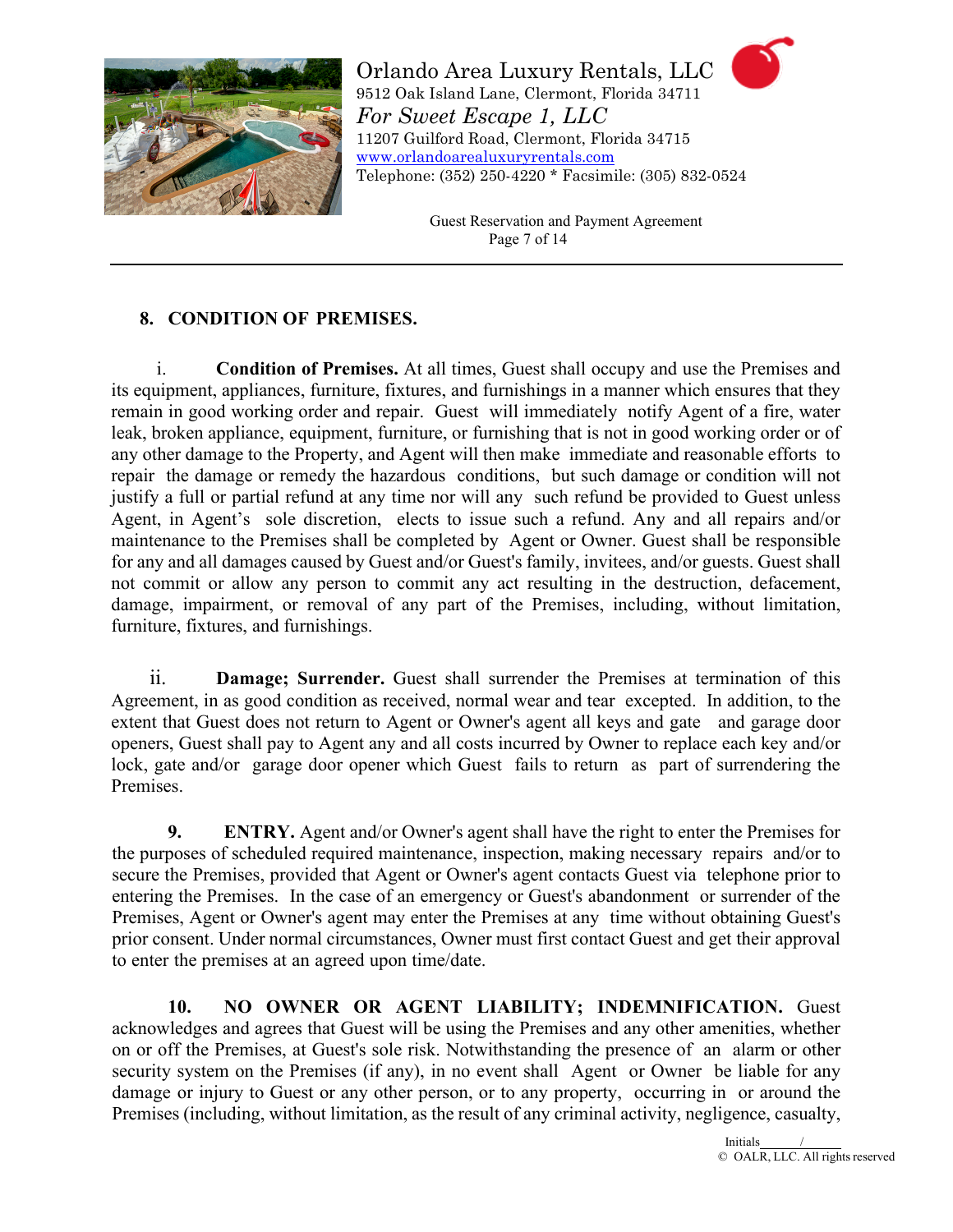

> Guest Reservation and Payment Agreement Page 8 of 14

or other anticipated or unanticipated event), except to the extent the damage or injury is the proximate result of the gross negligence or willful misconduct of Agent, Owner, Owner's agents, or Owner's employees. The parties also acknowledge that the Premises contain a number of dangerous activities, buildings, toys, games, and other attractive nuisances (including but not limited to a waterslide, kayaking, "human bowling," and other similar distractions). Finally, Guest agrees that it is taking possession of the Premises with the full knowledge and understanding that the Premises is significantly wild and undeveloped and that there are a number of animals, insects, reptiles, vegetation, and other wildlife at or on the Premises which may be dangerous to Guest and could cause severe and serious physical harm including, but in no event intended to limit this waiver to, allergic reactions, animal bites, poisoning, dismemberment, hospitalization, and/or death.

Guest agrees to indemnify, defend, and hold harmless Agent and Owner for any liability, costs (including, without limitation, reasonable attorneys' fees), damages, or claims therefore to the extent caused by the negligent, willful, or intentional act or omission to act of Guest or Guest's family, guests, or invitees or by any animal(s) or other wildlife. Each party waives the right of subrogation against the other party.

**11. TRANSFER; ASSIGNMENT.** Guest shall not transfer or assign this Agreement or any interest under this Agreement or sublet or otherwise allow the Premises to be used in any manner by anyone not authorized to be on the Premises or any portion thereof pursuant to this Agreement without the prior written consent of Agent, which consent may be withheld in Agent's sole and absolute discretion.

**12. FORCE MAJEUR.** At the beginning of the stay period, Agent will deliver the Premises and all amenities to Guest in first class condition, and with all electrical, plumbing, and mechanical systems (including heating and air conditioning and pool equipment) and other equipment in proper working order. If any repairs are required during the stay period, Agent will make such repairs as soon as reasonably practicable. If Owner is unable to deliver the premises to Guest in first class condition at the beginning of the stay period on account of a Force Majeur event including but not limited to fire, flood, acts of nature, war, military actions, or civil unrest, Agent shall return the Initial Deposit, Security Deposit, and any other payments to Guest. Notwithstanding the foregoing, the liability of the Owner and Agent is to return the payments made by Guest and received by Owner and/or Agent for the portion of the period reserved by Guest that the Property was unavailable; **acceptance by Guest of possession of the Premises is an acknowledgment that the Premises have been delivered to Guest in first class condition**. Owner and/or Agent have no other liability. If a Force Majeur event occurs during the stay period and Guest vacates the premises, Agent will return a prorated portion of the Total Stay Amount to Guest for the period of time for which the Premises were unavailable. Agent/Owner will not refund any Guest who is unable to arrive due to acts of nature or airline/transportation cancellations that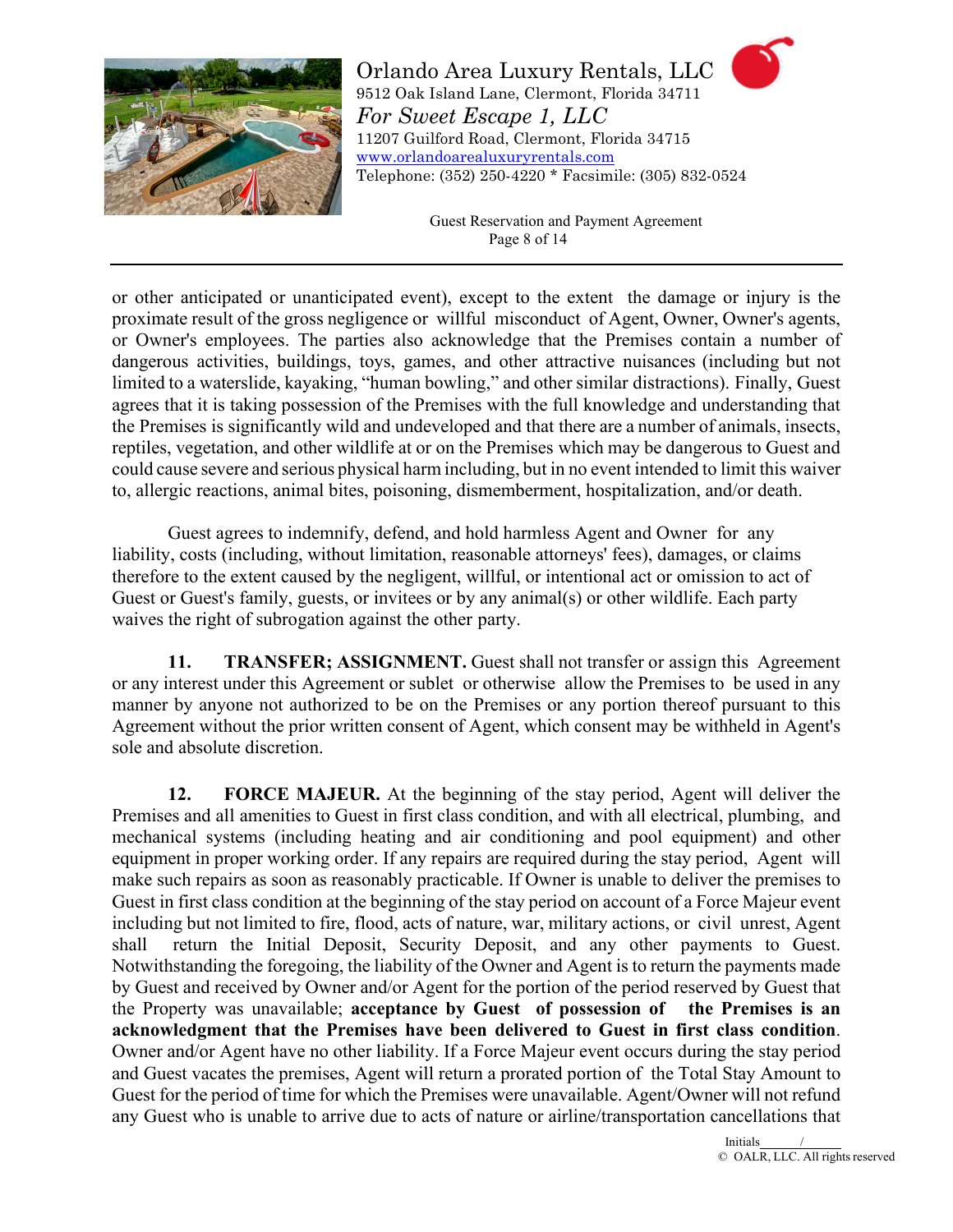

> Guest Reservation and Payment Agreement Page 9 of 14

impact cities from which Guests are travelling. If this is a concern to Guest, it is recommended that they purchase applicable travel insurance. Agent/Owner shall only issue refunds for Force Majeur events which directly impact their ability to keep The Sweet Escape open for business.

**13. ABANDONED PROPERTY.** If Guest abandons or surrenders the Premises, Agent may treat any personal property left on the Premises as abandoned and may dispose of it in any manner allowed by law.

**14. DEFAULT BY GUEST.** Agent's rights as set forth in this Agreement are cumulative, not exclusive. In addition to the remedies provided for in this Agreement, Agent, at Agent's option, may exercise any and all rights available to Agent at law or in equity including, without limitation and to the extent permitted by law, terminating this Agreement if Guest (i) cancels this Agreement for any reason or (ii) fails to pay any amount due hereunder, when due, or (iii) fails to perform any other term of this Agreement.

**15. HOMESTEAD OF OWNER.** Guest acknowledges that the Premises may be the homestead of the Owner, as defined by the laws of the State of Florida. When not otherwise occupied, the Owner may reside at the Premises on a continued and regular basis and all property, both personal and real, belongs to the Owner as part of the homestead regardless of that status. In the event any property is damaged, stolen, broken, missing, or otherwise not returned to Agent and/or Ownerin the condition in which it was provided to Guest, Guest shall be solely responsible for full repair and/or replacement of the property (with the appropriate remedy to be determined by Owner and in Owner's sole discretion).

#### **16. MISCELLANEOUS.**

**i. Attorney's Fees.** If any legal action is brought by either party to enforce the terms of this Agreement, relating to the Premises, or arising out of or related to this Agreement and/or the Premises, the prevailing party shall be entitled to all costs incurred in connection with that action, including, without limitation, reasonable attorney's fees. In addition, if Agent or Owner utilize the services of an attorney for the purpose of collecting any sums due and unpaid by Guest or arising out of or related to any other breach of this Agreement by Guest, Guest agrees to pay Agent or Owner actual attorney's fees for such services, regardless of the fact that no legal action may be commenced or filed by Agent or Owner.

**ii. Reviews.** The Guest who signs this agreement acknowledges that they are responsible for the actions of those they allow on the property. Only the primary Guest signing this agreement may submit any online review of the property. There shall be no more than one review per Guest. Nothing in this clause shall restrict anyone's Freedom of Speech. The signing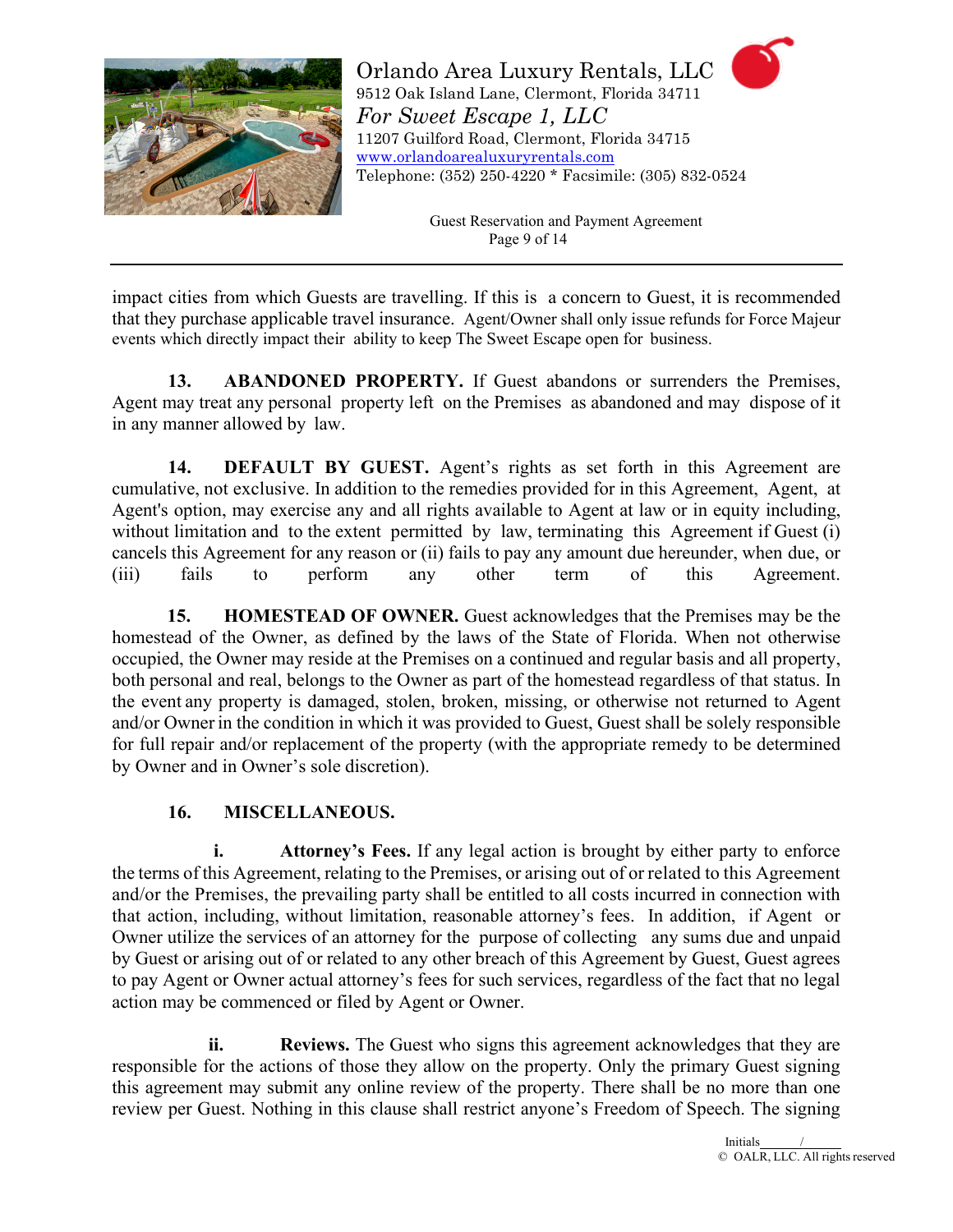

> Guest Reservation and Payment Agreement Page 10 of 14

Guest can pool the opinions of their sub-Guests and post one review reflecting the opinions of all. This is to prevent an overabundance of reviews from any one group.

**iii. Sign-In.** The Guest shall have each and every person who intends to enter the property sign in beforehand at [www.greatescapeparkside.com/checkin.html](http://www.greatescapeparkside.com/checkin.html) It is understood that anyone who has not signed in shall be deemed trespassing and subject to removal. Quick delivery services (i.e. pizza, UPS/Fedex, etc;) are exempt from this requirement but vendors who perform work on site (i.e. caterers/entertainers) are not.

**iv. Waiver.** No failure of Agent to enforce any term of this Agreement shall be deemed a waiver, nor shall any acceptance of a partial payment of Daily Rent or other charges payable by Guest under this Agreement be deemed a waiver of Agent's right to the full amount of Daily Rent and other charges payable by Guest under this Agreement.

**v. Successors and Assigns; Third Party Rights.** This Agreement is binding upon and inures to the benefit of the heirs, assigns, successors, executors, and administrators of Agent, Owner, and Guest.

#### **vi. Time.** TIME IS OF THE ESSENCE OF THIS AGREEMENT

**vii. Confidentiality.** Guest and its family, co-occupants, licensees, and invitees are advised that all photographs, videos, or other depictions of the Premises that they share with the Owner, Agent, or on social media may be re-used by the Owner/Agent for marketing purposes without compensation.

**viii. Construction.** Headings at the beginning of each section are solely for the convenience of the parties and are not a part of and shall not be used to interpret this Agreement. The singular form shall include plural, and vice versa. This Agreement shall not be construed as if it had been prepared by one of the parties, but rather as if both parties have prepared it. Unless otherwise indicated, all references to sections are to this Agreement.

**ix. Joint and Several Liability.** If Guest is more than one person, each person shall be jointly and severally liable for the performance of Guest's obligations under this Agreement. To the extent that any Guest is a minor, then the person signing this Agreement on behalf of that minor hereby warrants that he or she is the legal guardian of that minor and that he or she is waiving any rights that the minor may have to contest or dispute the application of this Agreement to the minor's rights.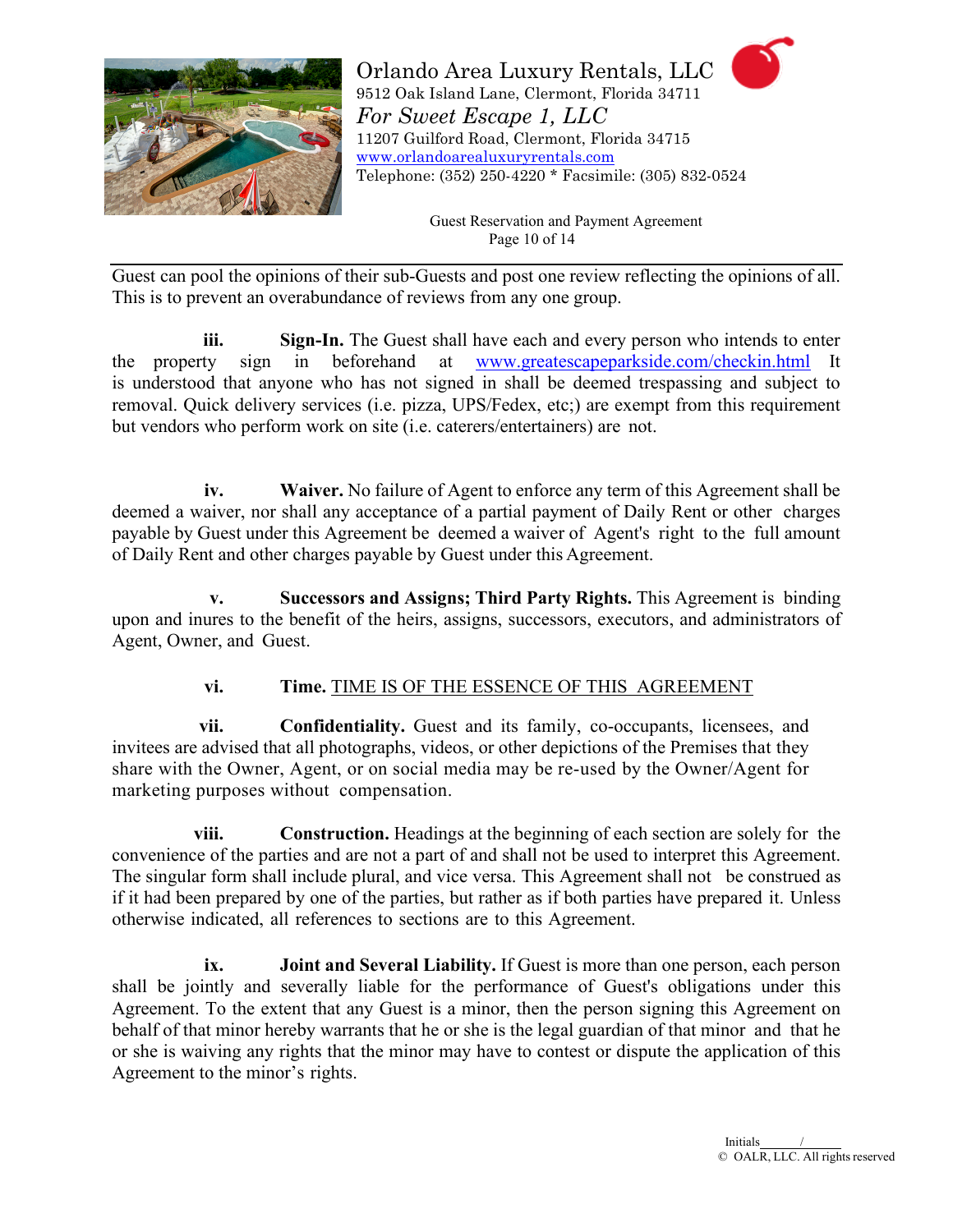

> Guest Reservation and Payment Agreement Page 11 of 14

**x. Governing Law; Jurisdiction; Venue.** The validity, meaning, and effect of this Agreement shall be determined in accordance with the laws of the State of Florida. For purposes of interpretation of this Agreement, Part I (Non-Residential Tenancies) of Florida Statutes Chapter 83, as amended from time to time, shall control. The parties agree that the exclusive jurisdiction and venue for any action arising out of or related to this Agreement shall be in the Circuit or County courts (as applicable) for the Fifth Judicial Circuit in and for Lake County, Florida.

**xi. Limitation of Owner and Agent Liability.** In any action brought by Guest against Owner or Owner's agents, employees, officers, members or affiliates, Guest shall look only to Owner's interest in the Premises and to no other property or assets of Owner or Owner's agents, Agent, employees, officers, members or affiliates. To the extent that Owner has general liability insurance benefitting the Premises, Guest hereby agrees that any claim against Owner shall be limited to the amount of such general liability insurance benefit(s).

**xii. Entire Agreement.** This Agreement, the disclosures attached to this Agreement and incorporated herein as Exhibit A, and the House Guidelines, Rules, and Restrictions (which are available by request in advance and a copy of which will be available at check-in) contain the entire agreement between the parties. This Agreement expressly supersedes all previous or contemporaneous agreements, understandings, representations, advertisements, or statements regarding these matters. All attached exhibits (if any) are incorporated in this Agreement by this reference. This Agreement may not be amended except by an instrument in writing executed by Agent and Guest. Any provision of this Agreement that is unenforceable or invalid shall have no effect, but all the remaining provisions of this Agreement shall remain in full force.

**xiii. Dispute Resolution.** If any dispute involving the Agent, Property Owner, and/or Guest should arise, the parties shall attempt to resolve such dispute by good faith negotiations. If such good faith negotiations are unsuccessful, then they shall attempt to resolve their dispute through mediation. Upon the discovery of any matter which may result in a dispute, such matter/dispute shall be identified in writing to the non-complaining party within ninety (90) days of the first available opportunity to discover the matter/dispute; demand for mediation shall be made within sixty (60) days of written notice of the dispute with the party making the demand to offer no less than three (3) mediators in the Central Florida/Lake County area. The noncomplaining party shall have forty-five (45) days to select a mediator from the list provided to it and the mediation shall be set for no more than ninety (90) days from the date of the mediation demand. If necessary, mediation shall be conducted in Lake County, Florida by a Central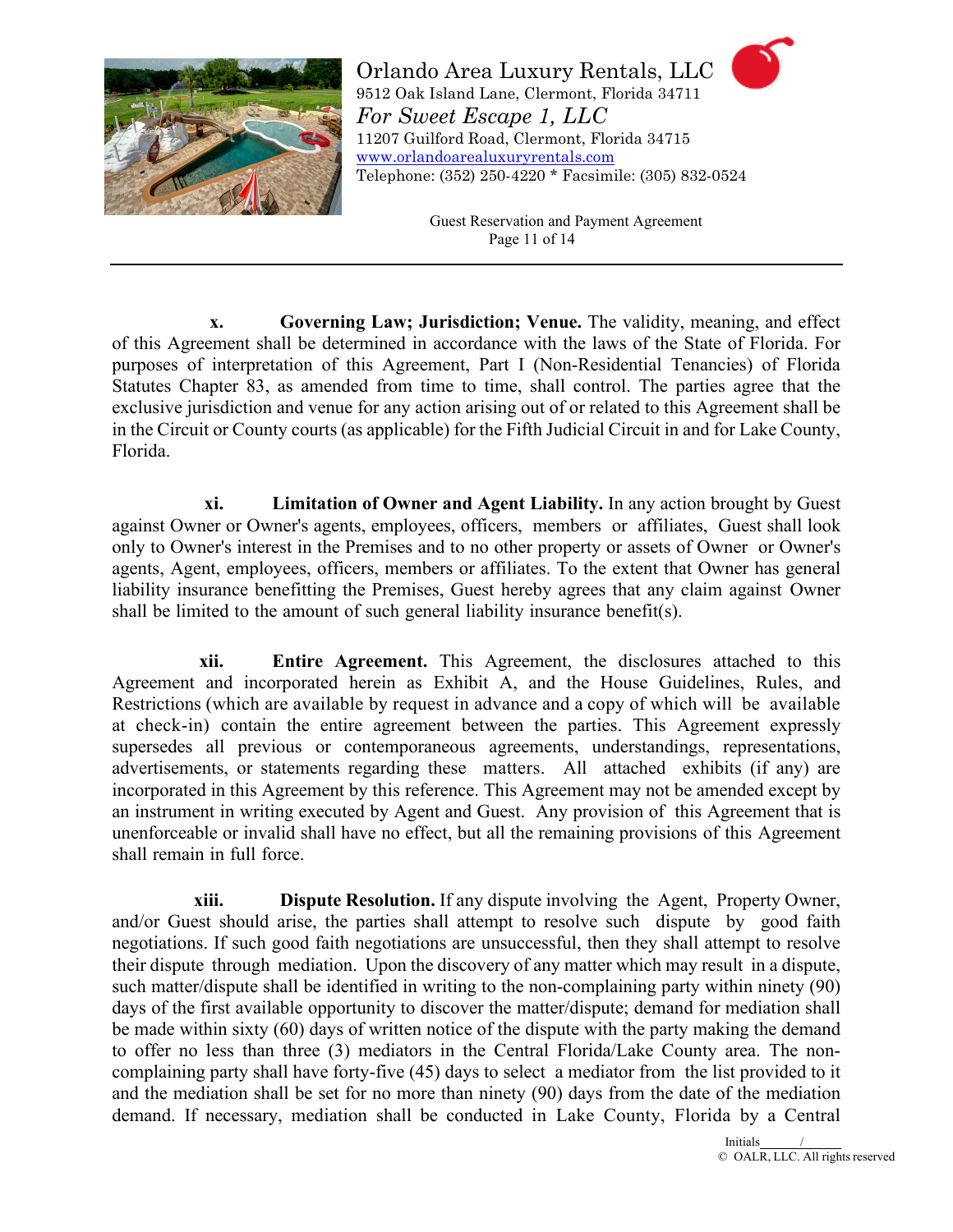

> Guest Reservation and Payment Agreement Page 12 of 14

Florida/Lake County mediator, in accordance with the Florida Supreme Court mediation rules. If the mediation is unsuccessful, then litigation may commence in accordance with the governing law, jurisdiction, and venue provisions of this Agreement. Should either party fail to comply with the dispute resolution set forth herein, then that party shall not be entitled to its attorney's fees at trial even if such party is the prevailing party.

**xiv. SIGNED AGREEMENT.** Within three (3) business days send to Agent at Agent's address stated below a signed copy of the Agreement.

GUEST(S): AGENT:

ant

X By: Andrew A. Greenstein on behalf of Orlando Area Luxury Rentals LLC for the Property Owner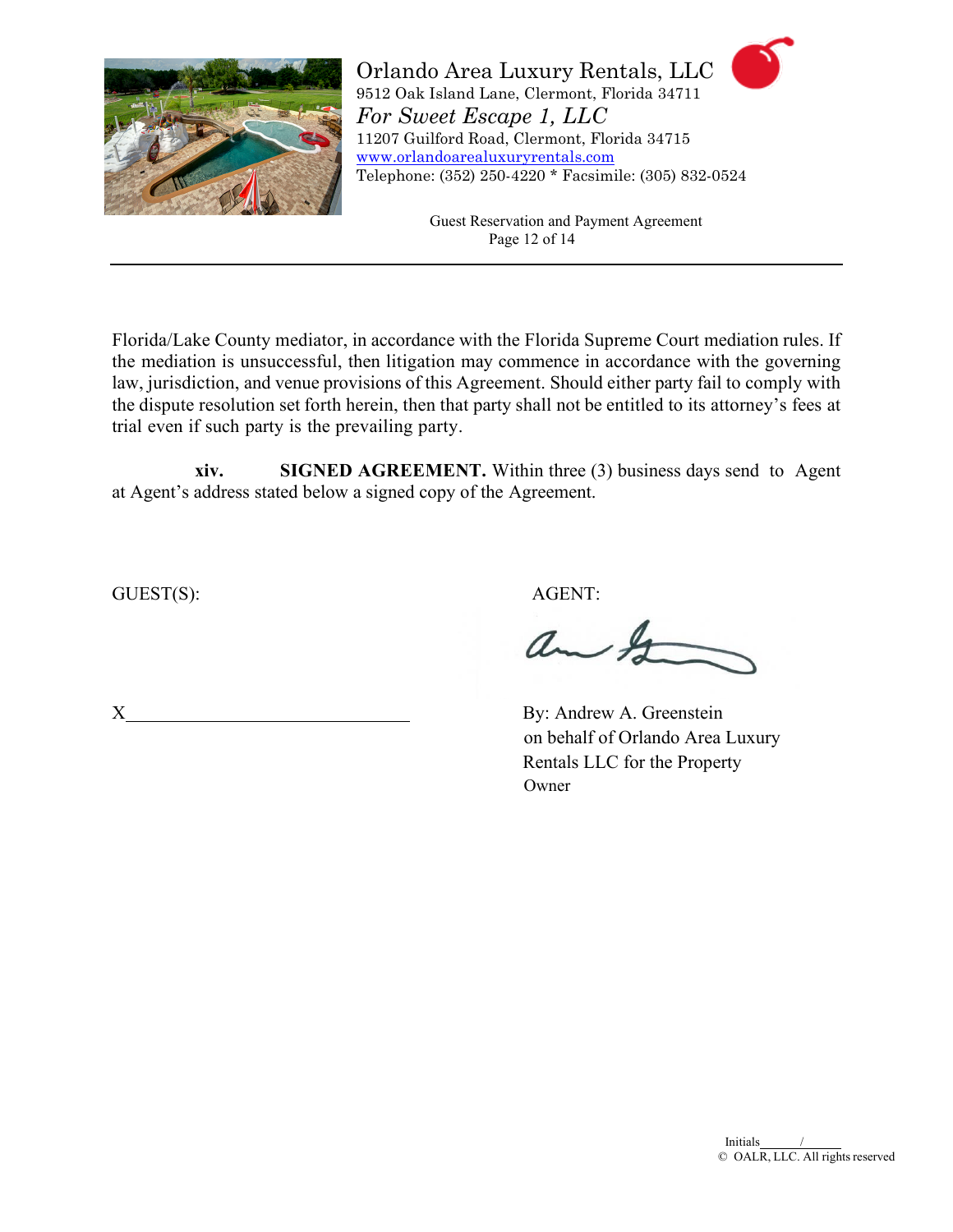

> Guest Reservation and Payment Agreement Page 13 of 14

# **DISCLOSURES**

A. **Despite pest control efforts, all Central Florida dwellings, including luxury homes, may experience** *some* **insects or small rodents including spiders, geckos, ants, scorpions, centipedes, roaches (palmetto bugs), wasps, bees, and other minor pests**. Guests hereby assume all risk and liability associated with damage, injury, and/or death caused by or arising out of or related to interaction between Guests and such insects and/or small rodents.

B. **June 1st through October 31st is hurricane season in Florida**. Although hurricanes striking Sweet Escape's inland location are a rare event (no storm in modern history has EVER hit the area as a hurricane—only as a tropical storm, at best) and it is unlikely that a hurricane will damage the property, it is always a possibility and Guests should plan for a hurricane accordingly. In the event of a hurricane, Guests should be aware of any loose furnishings (including lawn furniture, toys, decorations, limbs, trees, shrubbery, fencing, or other items) which may be thrown into the homes or about the premises by strong winds. Further, all Guests must comply with mandatory evacuation orders issued by local authorities and follow any recommendations for preparation for a hurricane.

C. **Guest is responsible for supervising any and all family, guests, and invitees using any portion of the Premises at all times.** Agent is not providing a lifeguard for the pool, and there are certain risks inherent to persons and property in and around swimming pools (including, without limitation, waterfalls, slides and other water features) and/or Jacuzzi type spas (if available). Children cannot use the swimming pool and/or Jacuzzi type spas (if available) without adult supervision. There are no fences or other barriers around the swimming pools and/or Jacuzzi type spas. Consumption of alcoholic beverages immediately before and while using any Jacuzzi type spas can be dangerous and even fatal. Guest and Guest's family, guests, and invitees will be responsible for exercising due caution and agree to enter and use any swimming pools and/or Jacuzzi type spas at their own risk.

D. **Smoking indoors anywhere at The SWEET ESCAPE is absolutely PROHIBITED**. (This includes exhaling smoke into the house when returning from having a cigarette just outside of the doors!) Most rooms have doors leading to outside patios and decks. Guests may smoke outside anywhere but must discard all cigarette butts after doing so as